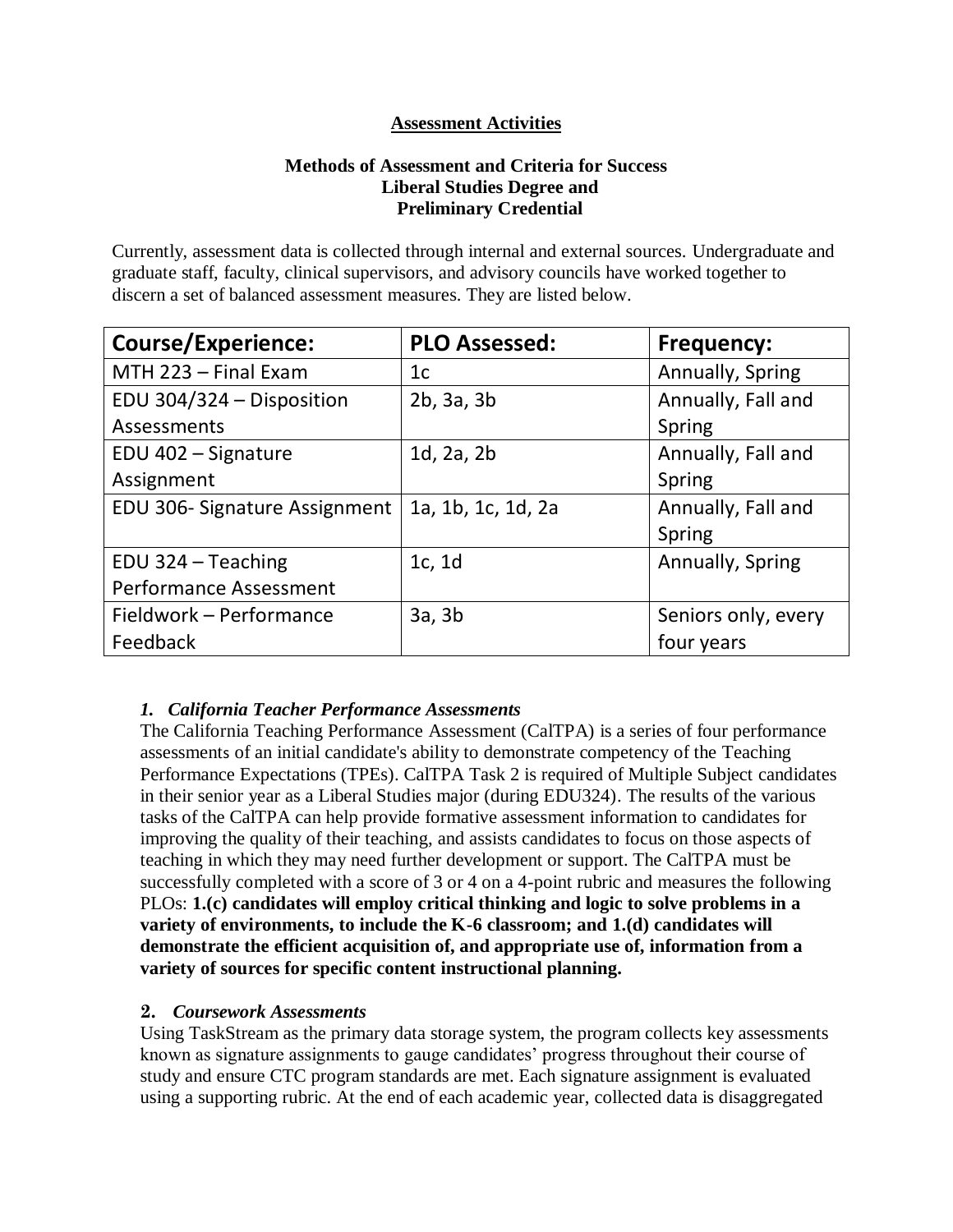by regional center and analyzed with results identifying areas for program improvement. Rubrics may be found in the appendix.

- **Signature Assignment:** In EDU402, *Research Based Learning Theory,* taken by all sophomores, candidates are provided an overview of the major concepts, theories, and research related to the cognitive, linguistic, social, emotional, and physical development of children and adolescents. Effective instructional **s**trategies that ensure active and equitable participation of all learners, as well as modifications for diverse learners with exceptionalities, are observed through fieldwork experience. The Wesleyan perspective of service through the venue of education is developed. The signature assignment is a written and oral presentation graded on a rubric (attached) that measures PLOs **1.(d) candidates will demonstrate the efficient acquisition of, and appropriate use of, information from a variety of sources for specific content instructional planning; 2.(a) candidates will apply an interdisciplinary understanding of content regarding diverse and cross-cultural communities; and 2.(b) candidates will apply faith-based influences and beliefs within professional/educational settings.**
- **Signature Assignment:** In EDU304, *Legal, Ethical and Wesleyan Perspectives on*   $\bullet$ *Education*, taken by all sophomores, candidates complete a self-assessment on their Dispositions of Noble Character. Professors complete the same assessment about the candidate from their perspective. This gives both the candidate and the professor an opportunity to reflect on the candidates' demonstration of PLOs **2. (b) Candidates will apply faith-based influences and beliefs within professional/educational settings; 3. (a) Candidates will reflect on and engage in professional and spiritual growth opportunities in educational and personal settings, and 3. (b) candidates will serve effectively within their communities and in educational settings.** This is assessed on a rubric based on fieldwork experiences and class participation.
- **Signature Assignment:** In EDU306, Principals of Language Acquisition, candidates respond to a case study with relevant teaching strategies and design an ELD lesson plan appropriate for students who are English learners. This signature assignment assesses PLOs **1.(a) Candidates will demonstrate effective presentation skills, one-on-one and with groups, 1.(b) Candidates will produce effective written communication; 1.(c) Candidates will employ critical thinking and logic to solve problems in a variety of environments, to include the K-6 classroom, 1.(d) Candidates will utilize specific content information from a variety of sources for instructional planning, and 2.(a) candidates apply an interdisciplinary understanding of content regarding diverse and cross-cultural communities.**
- **Final Exam, MTH223:** This course develops the math skills and concepts of the candidate who will be teaching the California state standards in mathematics to elementary students in  $K$ -6<sup>th</sup> grade. The final exam measures the candidate's ability to construct geometric figures using a compass and straight edge; to compute area and volume; and to use probability and statistics to solve problems. This final exam assesses PLO **1.(c) Candidates will employ critical thinking and logic to solve problems in a variety of environments, to include the K-6 classroom.**

#### **3. Fieldwork assignments**

Each Education course has a required fieldwork component where each candidate must spend a minimum of 15 hours in a K-12 classroom to observe teaching practice, participate in